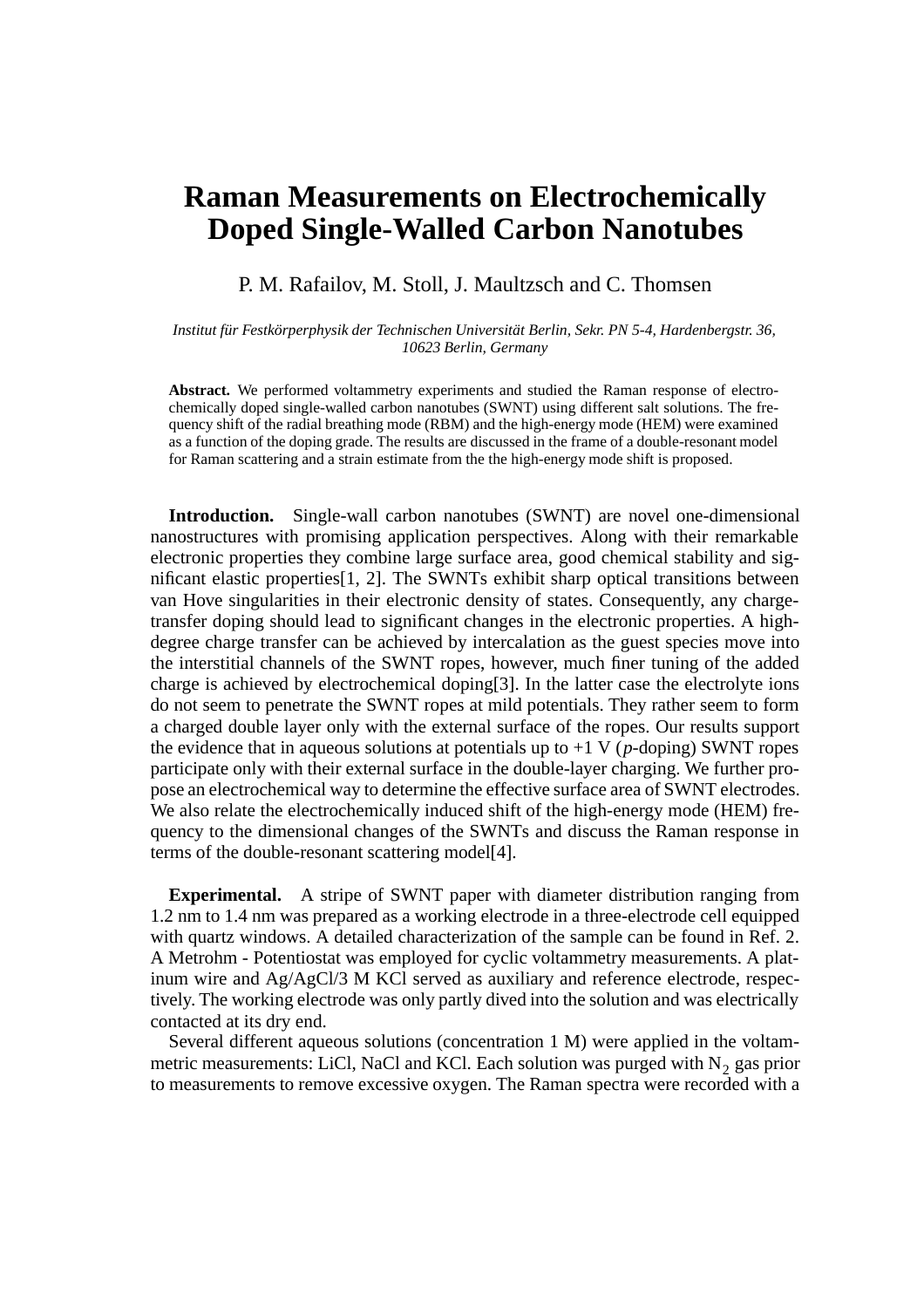

Saddle-point current of the voltammogram for KCl as a function of the voltage scan rate. Saddle-point current of the voltammogram for KCl as a function of the voltage scan rate. NaCl (dashed line) and KCl (dotted line) at a scan rate of 50 mV/s; all potentials are vs  $A\&\Delta$ gCl. **FIGURE 1.** Cyclic voltammograms of a  $1 \text{ mm}^2$ SWNT-mat in 1 M aqueous solutions of LiCl (full line), *Inset:*

an Ar DILOR triple grating spectrometer equipped with a CCD detector. The 514.5 nm line of +/Kr+laser was used and the spectral resolution was 4 cm $\cdot$   $-$ 

estimated gravimetric capacitances in the range  $33 - 38$  F/g for the three solutions used which are in line with the ones reported in the literature[2, 3]. which are in line with the ones reported in the literature[2, 3]. estimated gravimetric capacitances in the range  $33$  -  $38$  F/g for the three solutions used for the current values the saddle points of the upper and lower curves, respectively, we for the current values the saddle points of the upper and lower curves, respectively, we electrode. Regarding the sample approximately as a double-layer capacitor and taking electrode. Regarding the sample approximately as a double-layer capacitor and taking Results and Discussion. **Results and Discussion.** Figure 1 shows typical cyclic voltammograms of a SWNT Figure 1 shows typical cyclic voltammograms of a SWNT

average. and that the majority of these bundles contain about 90 nanotubes. The latter value is in estimates for individual nanotubes (1315 m<sup>2</sup>/g) is  $\approx$  0.175, which implies that the all three solutions that are slightly smaller than those measured by the conventional  $N_2$ in a voltammetric experiment. By putting the measured currents in proportion for both good agreement with TEM results[5], which revealed bundles made of 100 nanotubes in good agreement with TEM results[5], which revealed bundles made of 100 nanotubes in and that the majority of these bundles contain about 90 nanotubes. The latter value is in nanotube bundles are involved in the double-layer charging only with their external area nanotube bundles are involved in the double-layer charging only with their external area estimates for individual nanotubes (1315 m<sup>2</sup>/g) is absorption method (285 m<sup>2</sup>/g)[2]. The ratio between our measured values and theoretical absorption method (285 m<sup>2</sup>/g)[2]. The ratio between our measured values and theoretical all three solutions that are slightly smaller than those measured by the conventional  $N_2$ area of the SWNT sample. area of the SWNT sample. In this way we obtained similar values of glassy carbon and SWNT electrodes one can therefore determine the effective surface glassy carbon and SWNT electrodes one can therefore determine the effective surface in a voltammetric experiment. By putting the measured currents in proportion for both has a smooth shiny surface without any pores which equals its effective surface area has a smooth shiny surface without any pores which equals its effective surface area by means of a glassy carbon rod as a working electrode. A glassy carbon electrode by means of a glassy carbon rod as a working electrode. A glassy carbon electrode We also propose an electrochemical method to determine the effective surface area We also propose an electrochemical method to determine the effective surface area In this way we obtained similar values of  $\approx$ 230 m<sup>2</sup>/g for .<br>ا 0.175, which implies that the  $\approx$ 230 m<sup>2</sup>/g for

the HEM. It is apparent that up to  $\approx$  1 V the frequency shift scales linearly with the are shown in Fig. 2 for the RBM and in Fig. 3 for the two most intense peaks of applied voltage. We measured the RBM frequency of the original SWNT mat, and of applied voltage. We measured the RBM frequency of the original SWNT mat, and ofthe HEM. It is apparent that up to are shown in Fig. 2 for the RBM and in Fig. 3 for the two most intense peaks of recorded spectra (KCl solution) and the phonon recorded spectra (KCl solution) and the phonon frequencies versus applied voltage working electrode at different constant potentials in all three chloride solutions. The working electrode at different constant potentials in all three chloride solutions. The We further recorded Raman spectra of the main vibrational modes from the SWNT We further recorded Raman spectra of the main vibrational modes from the SWNT .<br>ا 1 V the frequency shift scales linearly with the frequencies versus applied voltage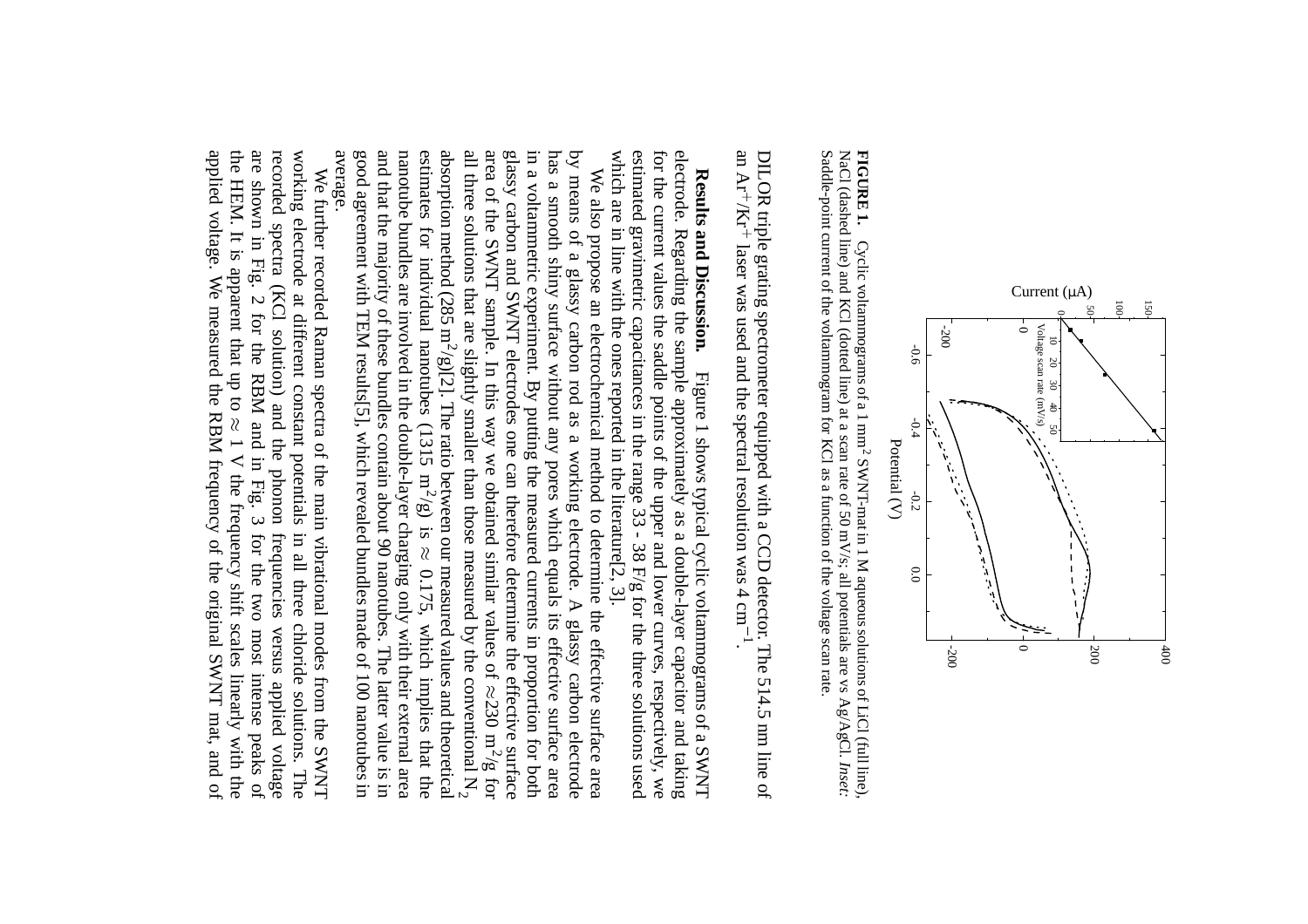

**FIGURE 2.** *a)* Raman spectra of the radial breathing mode (RBM) at several potentials applied to the SWNT-mat (1 M KCl). *b):* The frequency of the RBM as a function of the applied potential.

the RBM frequency[6]. At higher voltages the frequency shift increases exponentially alter the van-der-Waals interaction strength, which provides an essential contribution to the original RBM frequency. This along with the small shift of the RBM below 1 V V gives us confidence that the ionic species do not significantly penetrate into the SWNT intercalation. intercalation. This is accompanied by a similar increase in current which may indicate an onset of This is accompanied by a similar increase in current which may indicate an onset of the RBM frequency[6]. At higher voltages the frequency shift increases exponentially. alter the van-der-Waals interaction strength, which provides an essential contribution to bundles and the effective surface area remains constant. Such a penetration would bundles the original RBM frequency. This along with the small shift of the RBM below 1 V the Raman spectra at the SWNT working electrode at open circuit before cycling and immediately after taking and the effective surface area remains constant. fidence that the ionic species do not significantly penetrate into the SWNT *U*  $\pm 1$  V. The obtained values coincided to within 0.2 cm Such a penetration would  $\overline{\phantom{a}}$ with

the wave vector of the phonon to be emitted. The overall hardening of HEM1 is thus phonon branches originating from the graphitic weakened while that of HEM2 is enhanced due to the different dispersion of the two the wave vector of the phonon to be emitted. The overall hardening of HEM1 is thus Shifting the phonon branches to higher frequencies upon doping necessarily decreases Shifting the phonon branches to higher frequencies upon doping necessarily decreases model for Raman scattering in SWNT[4] such a slope difference may be accounted for. model for Raman scattering in SWNT[4] such a slope difference may be accounted for. systematically steeper than that of HEM1. In the framework of the double-resonant systematically steeper than that of HEM1. In the framework of the double-resonant results[3]. As can be seen in Fig. 3, the frequency slope of HEM2 is slightly but results[3]. As can be seen in Fig. 3, the frequency slope of HEM2 is slightly but second-strongest HEM peak at 1567 cmfor the main HEM peak at 1593 cma doping-induced shift of 160 cmFrom a linear fit to the frequency points (up to 0.8 V, KCl solution) we estimate  $-1/e$  $\overline{\phantom{a}}$  $\overline{\mathsf{L}}$ /C-atom for the RBM, 270 cm(HEM2) in qualitative agreement to previous (HEM1) and 320 cm $E_{2g}$ mode.  $\gamma_1$ /C-atom for the  $-1/e$ /C-atom

ilar phonon deformation potential of order unity and obtain ilar phonon deformation potential of order unity and obtain analogy to the Grüneisen parameter  $\gamma$  for pressure-induced strain[7], we use here a simanalogy to the Gr deformations along the nanotube axis and in circumferential direction and recalling the deformations along the nanotube axis and in circumferential direction and recalling the quency shift The actuation strain  $\varepsilon_{zz}$  of the SWNTs can be estimated from the average HEM fre-The actuation strain ∆ω utilizing its linear dependence on the doping grade üneisen parameter of the SWNTs can be estimated from the average HEM frefor pressure-induced strain[7], we use here a sim-∆*f* . Assuming equal

$$
\frac{\Delta \omega(\Delta f)}{\omega_0} = 2\gamma \,\varepsilon_{zz}.\tag{1}
$$